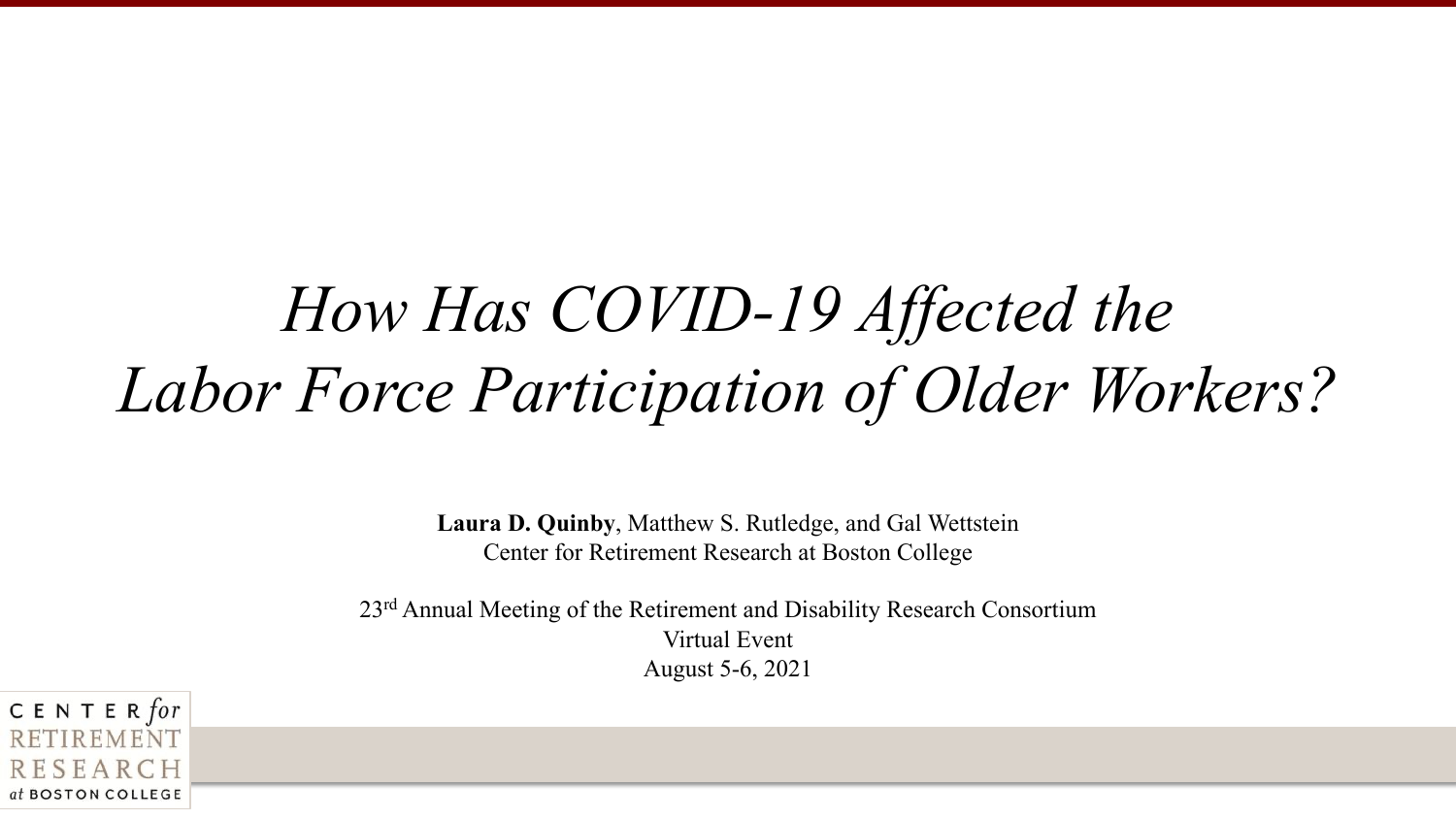#### Disclaimer

The research reported herein was pursuant to a grant from the U.S. Social Security Administration (SSA) funded as part of the Retirement and Disability Research Consortium (RDRC). The findings and conclusions expressed are solely those of the authors and do not represent the views of SSA, any agency of the federal government, or Boston College. Neither the United States Government nor any agency thereof, nor any of their employees, makes any warranty, express or implied, or assumes any legal liability or responsibility for the accuracy, completeness, or usefulness of the contents of this report. Reference herein to any specific commercial product, process or service by trade name, trademark, manufacturer, or otherwise does not necessarily constitute or imply endorsement, recommendation or favoring by the United States Government or any agency thereof.

1

CENTER for at BOSTON COLLEGE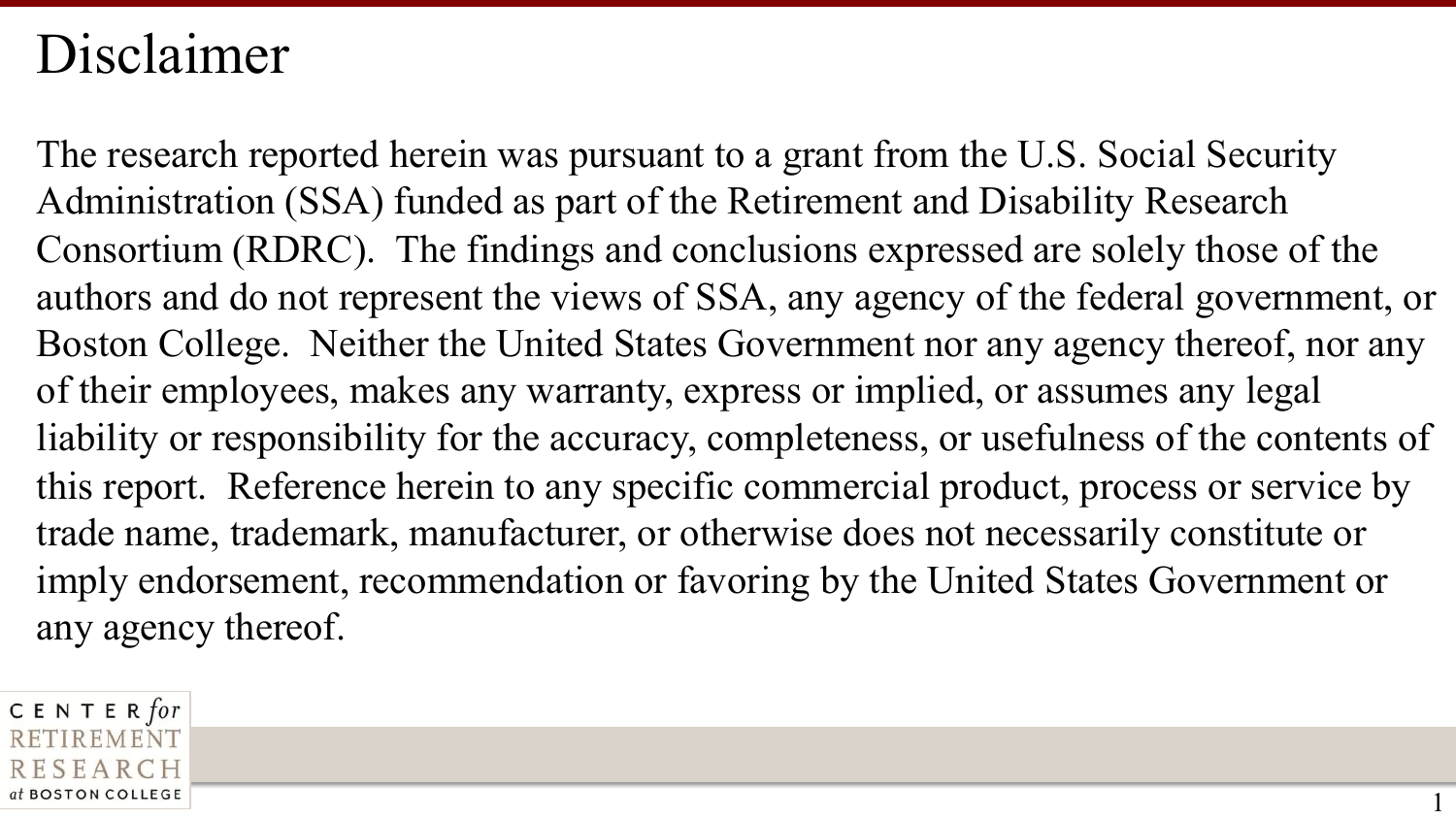# Before COVID-19, the percentage of 62-year-olds claiming Social Security was declining. Did the pandemic interrupt this trend?

Percentage of Individuals Turning 62 Who Claimed at 62, by Birth Year



CENTER for *Source:* Anqi Chen and Alicia H. Munnell. 2021. "Pre-COVID Trends in Social Security Claiming." *Issue in Brief* 21-9. Center for Retirement Research at Boston College.

**REMENT** 

RESEARCH at BOSTON COLLEGE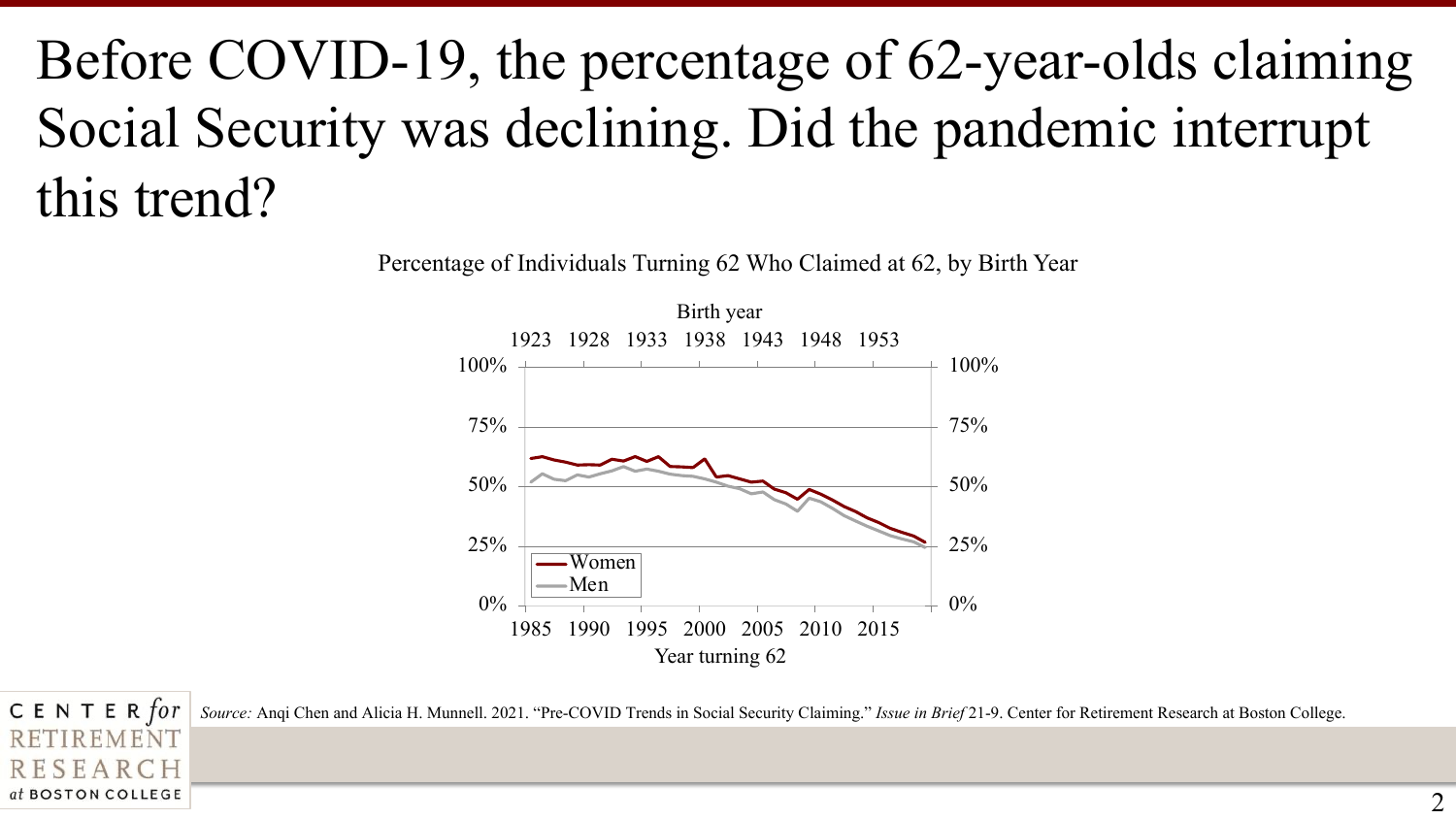To answer this question, we examine the employment transitions of workers ages 55+ before and during the pandemic.

- Did older workers respond to COVID-19 by retiring early?
- Who were these early retirees?
- Will older workers try to re-enter the labor force as the pandemic recedes?

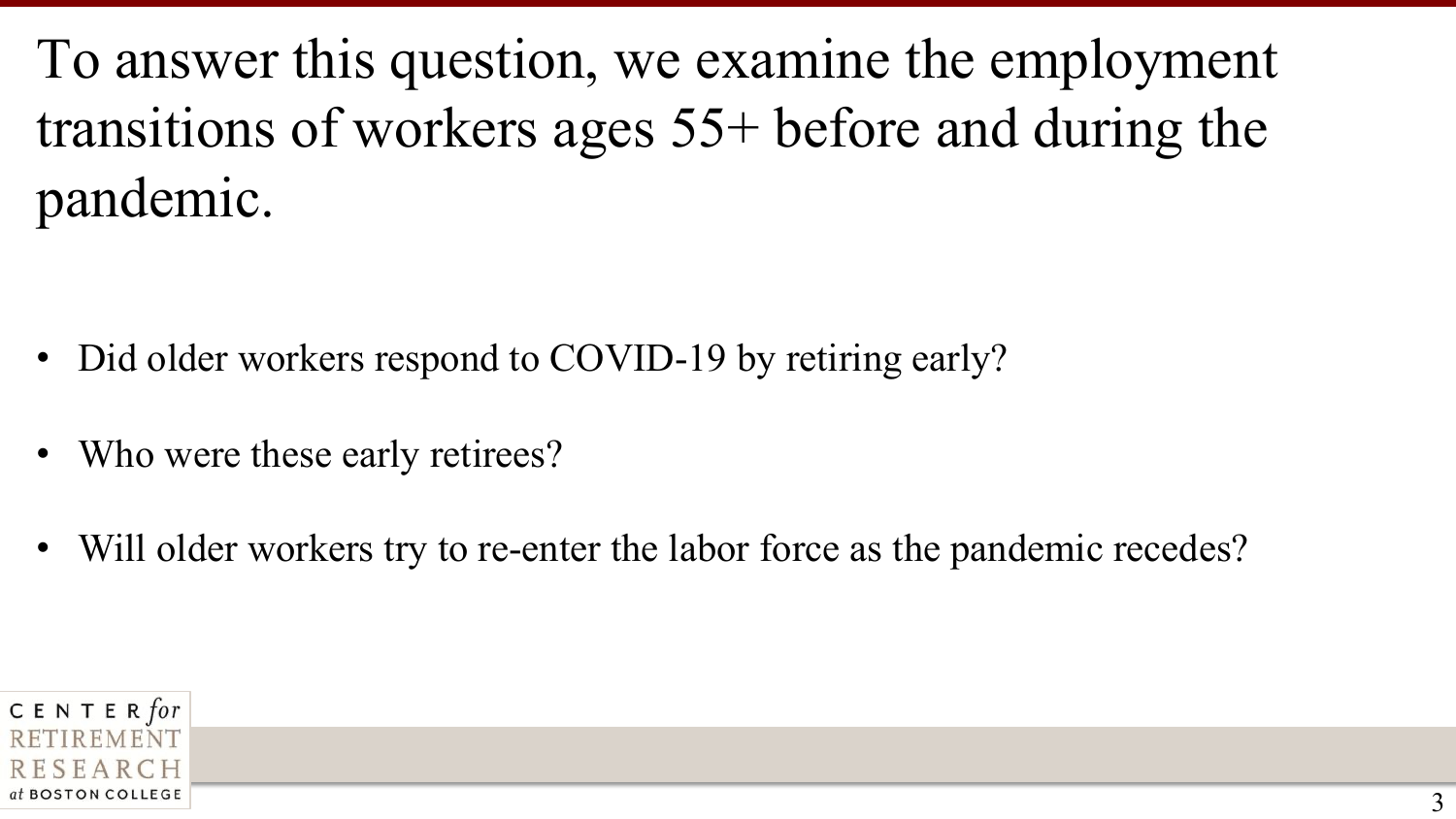#### Data for the analysis comes from the monthly *Current Population Survey*.

Longitudinal Design of the *Current Population Survey*



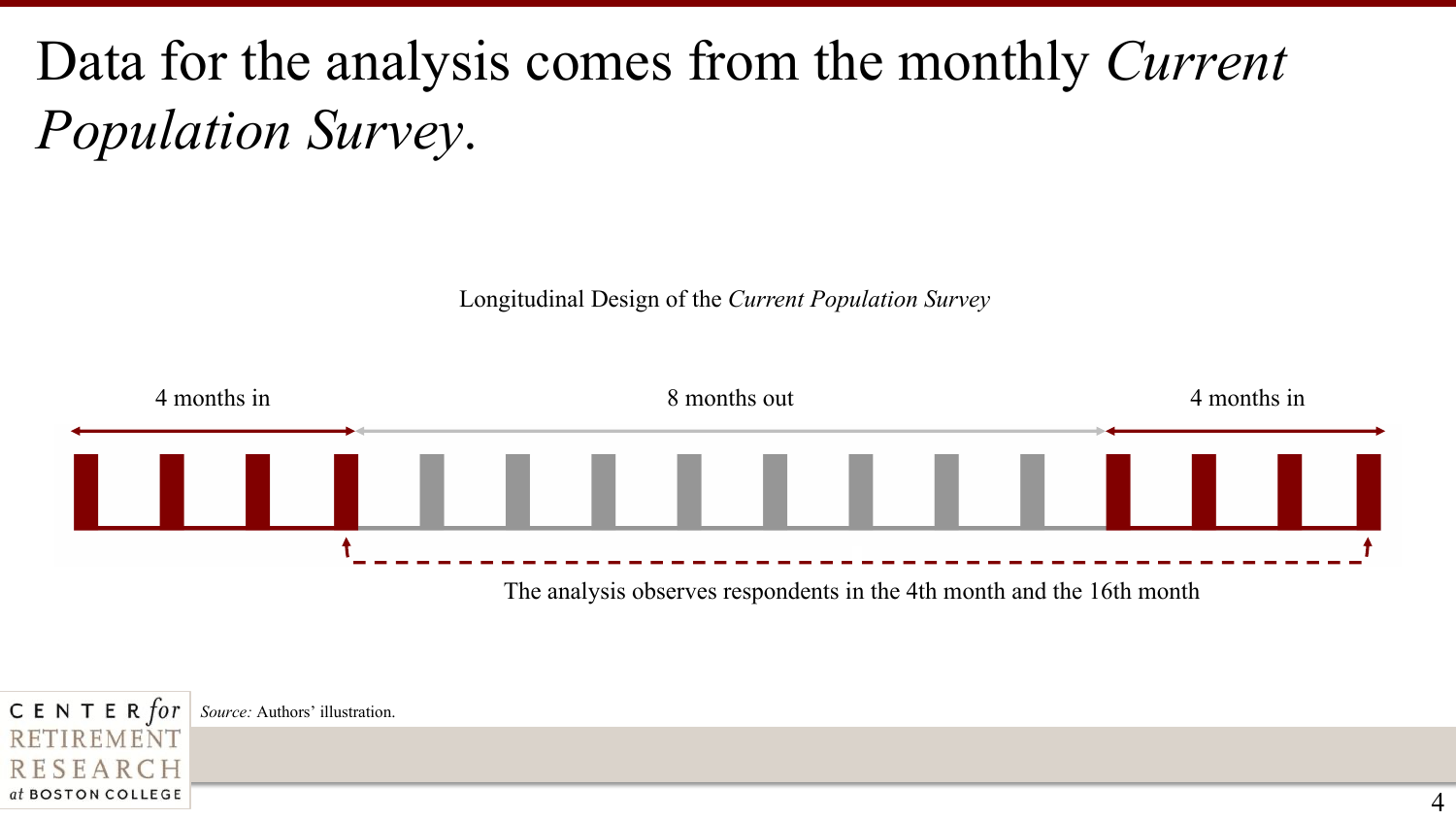# Pre-pandemic, 15 percent of older workers left employment over the course of a year; post-pandemic, this share rose to 23 percent.

Share of Workers Ages 55+ Who Leave Their Jobs Over the Course of a Year, 2019-2020



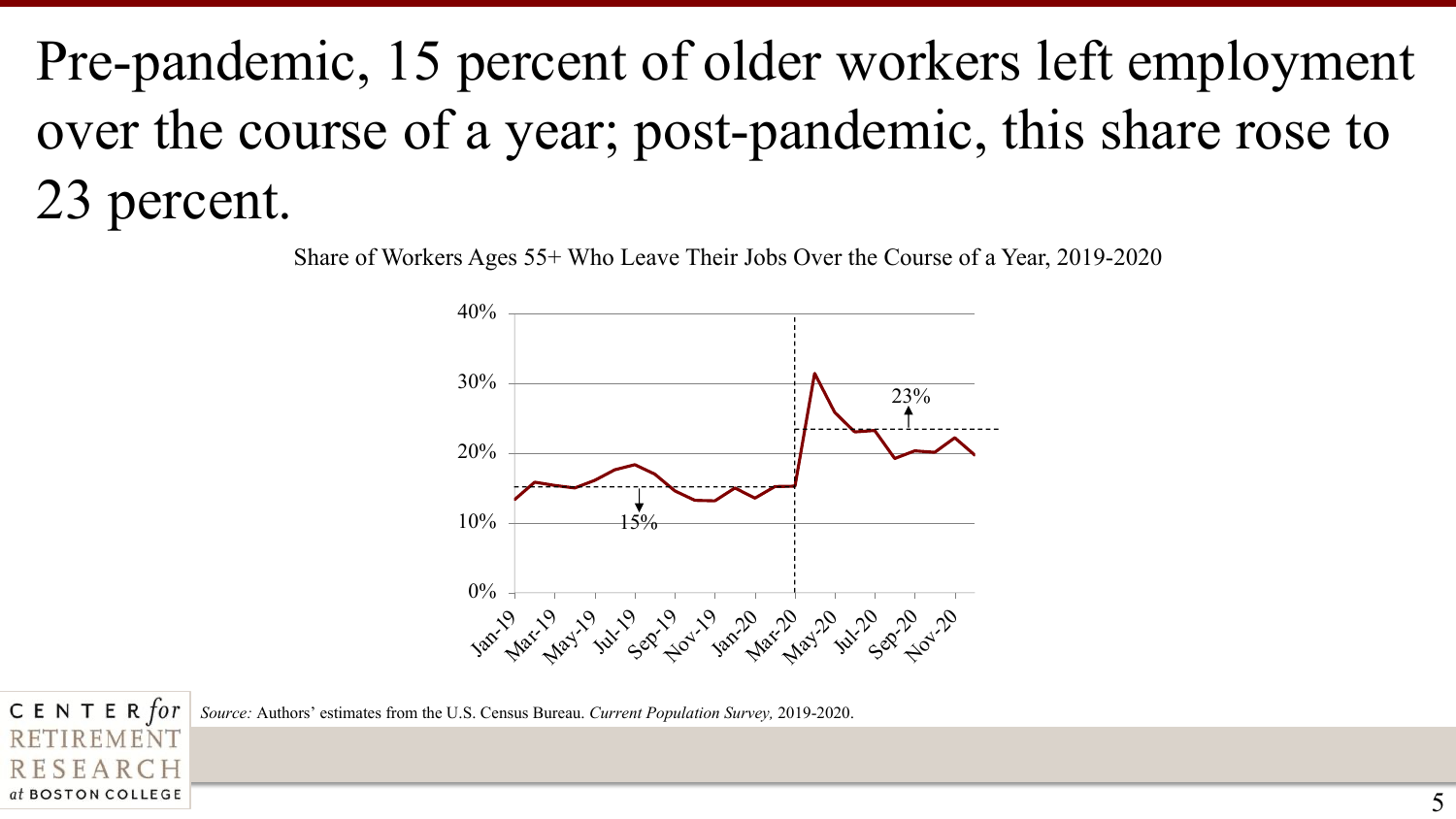To determine whether certain groups were particularly affected, we consider four categories of worker attributes.

- Age and health
- Demographic characteristics
- 3. Working conditions
- County pandemic conditions

Regression analysis isolates the impact of each of these factors.

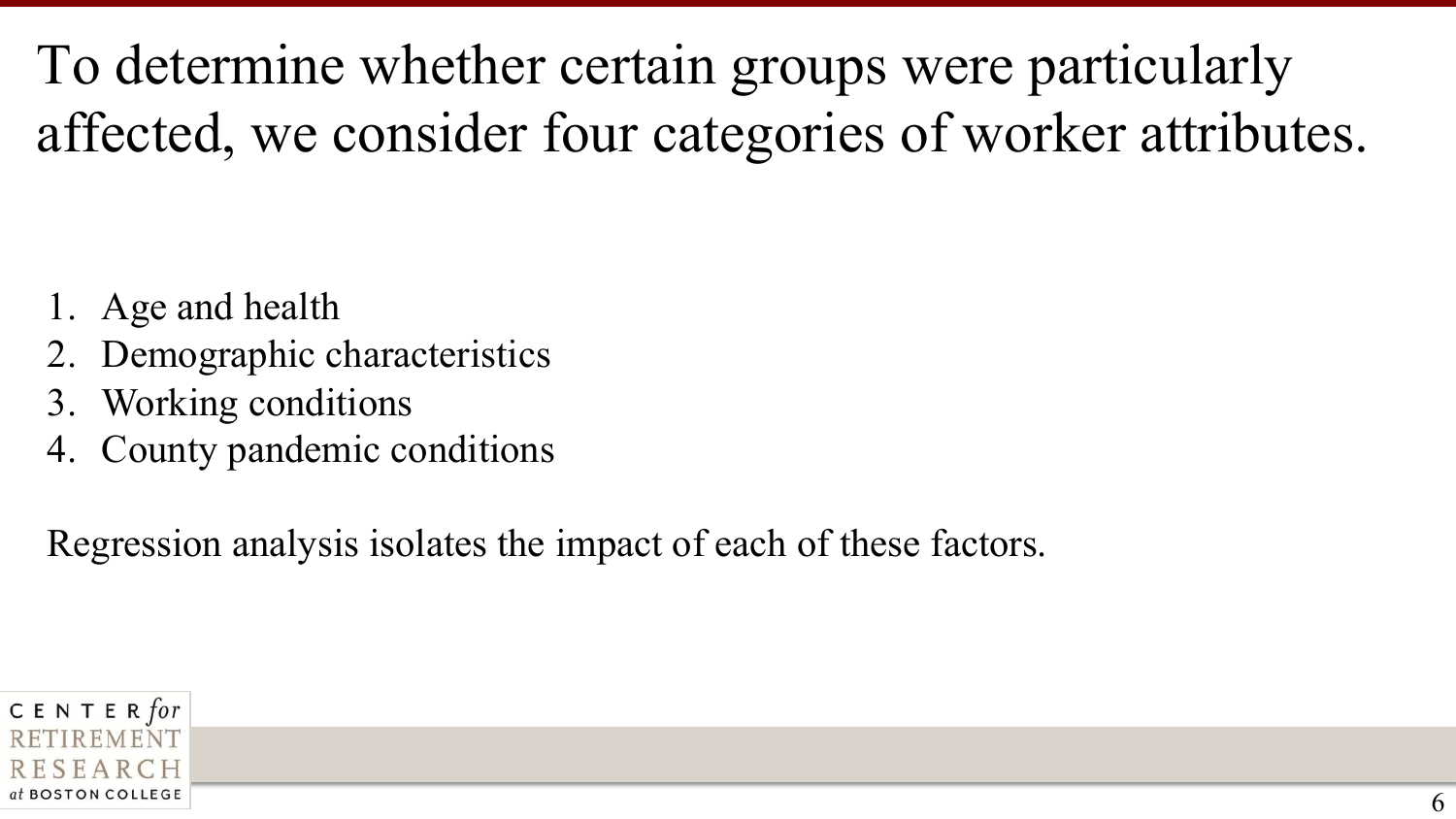# COVID-19 particularly impacted women, Asian-Americans, workers without a college degree, and those unable to telework.

Differential Impact of COVID-19 on the Likelihood of Leaving Employment, 2019-2020



CENTER for *Source:* Authors' estimates from the U.S. Census Bureau. *Current Population Survey,* 2019-2020.

**REMENT** 

RESEARCH at BOSTON COLLEGE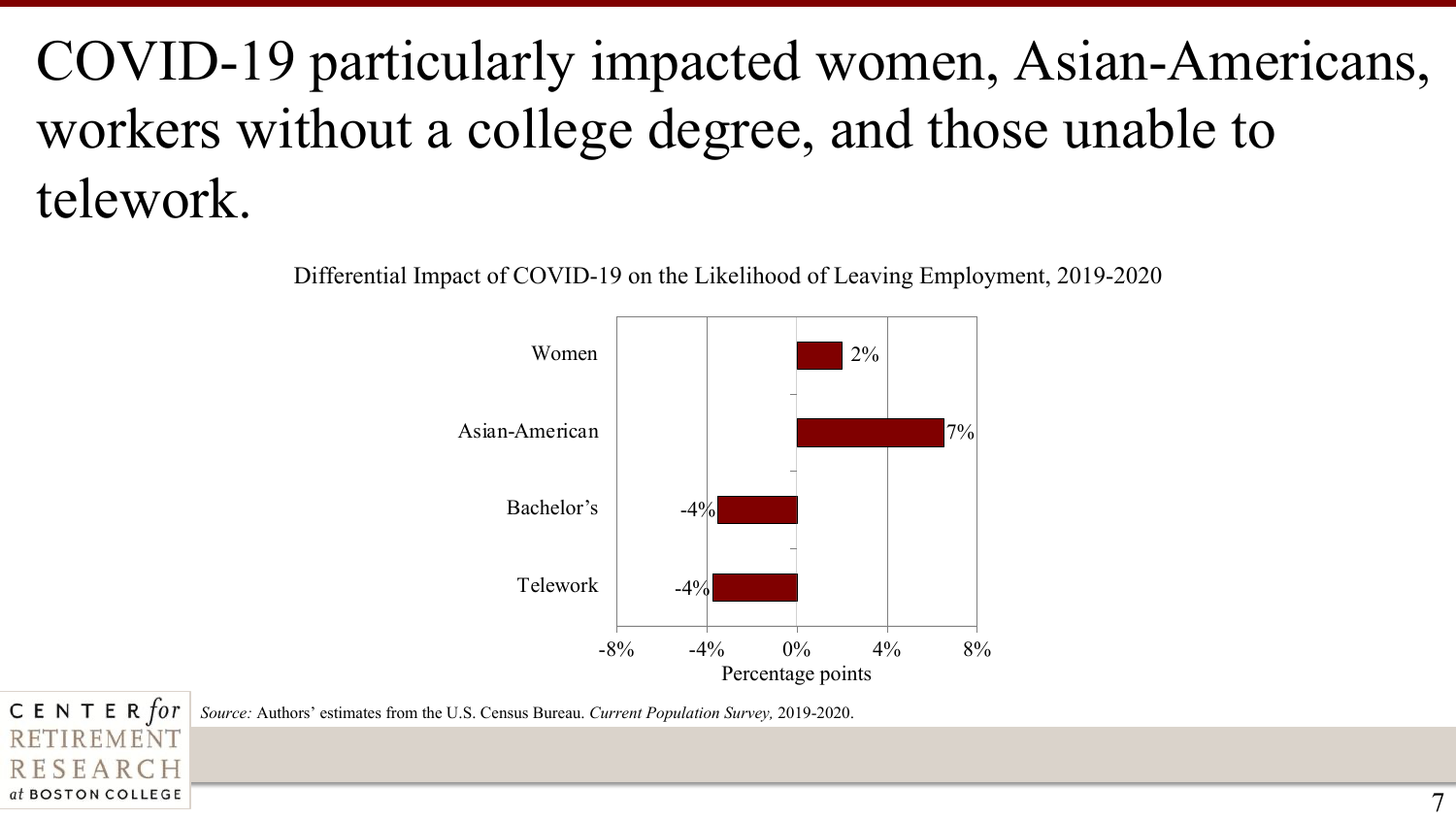## However, the share of workers who self-reported moving to retirement was only 1 percentage point higher post-COVID.

Share of Individuals Ages 55+ Who Self-Report Moving to Retirement Over the Course of a Year, 2019-2020



CENTER for *Source:* Authors' estimates from the U.S. Census Bureau. *Current Population Survey,* 2019-2020.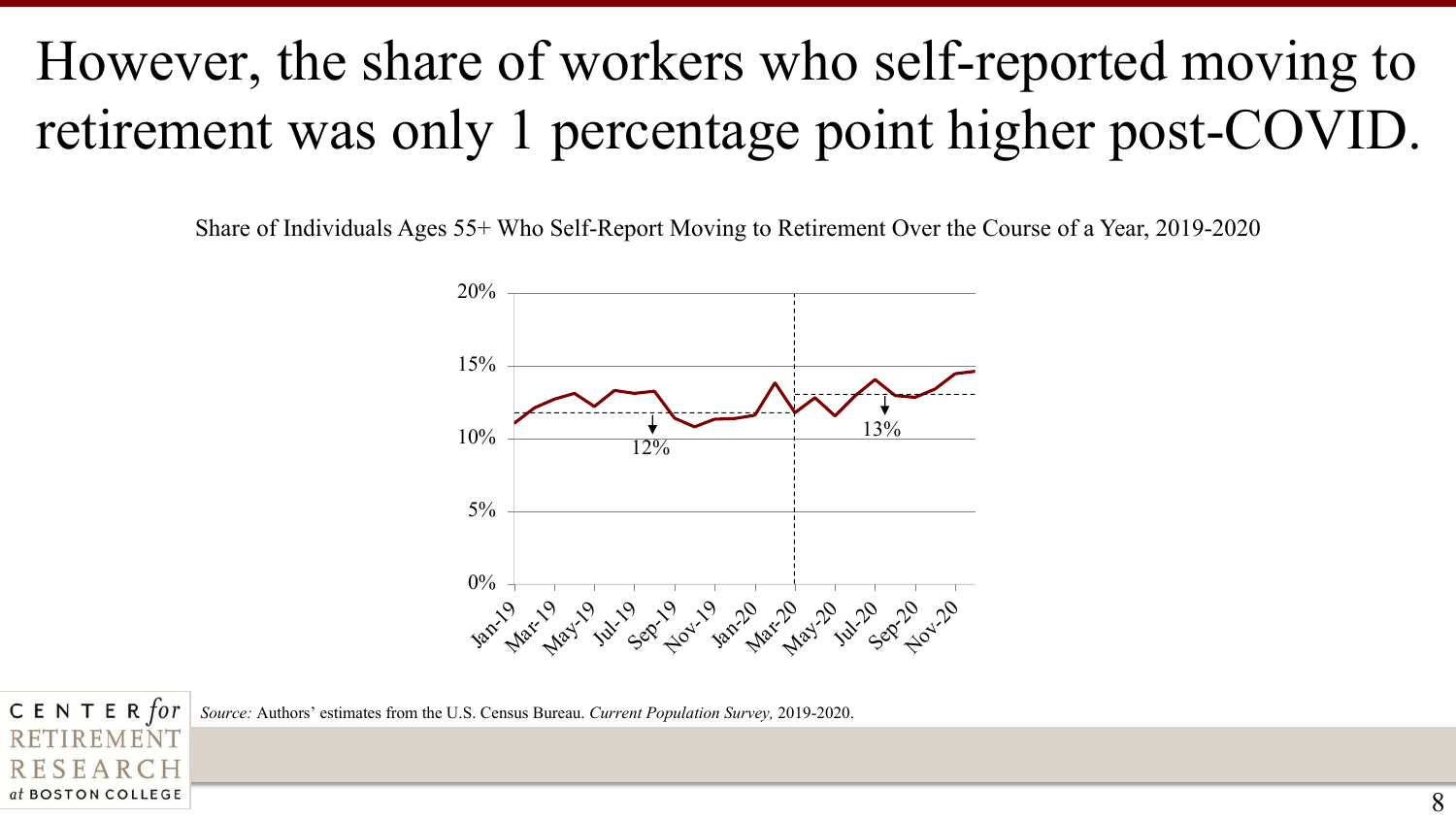## And only those ages 70+ saw a substantial increase in the likelihood of retiring.

Impact of COVID-19 on the Likelihood of Moving to Retirement, Relative to Ages 55-59, 2019-2020



Note: Solid bars are statistically significant.

CENTER for

RESEARCH at BOSTON COLLEGE

**IREMENT** 

*Source:* Authors' estimates from the U.S. Census Bureau. *Current Population Survey,* 2019-2020.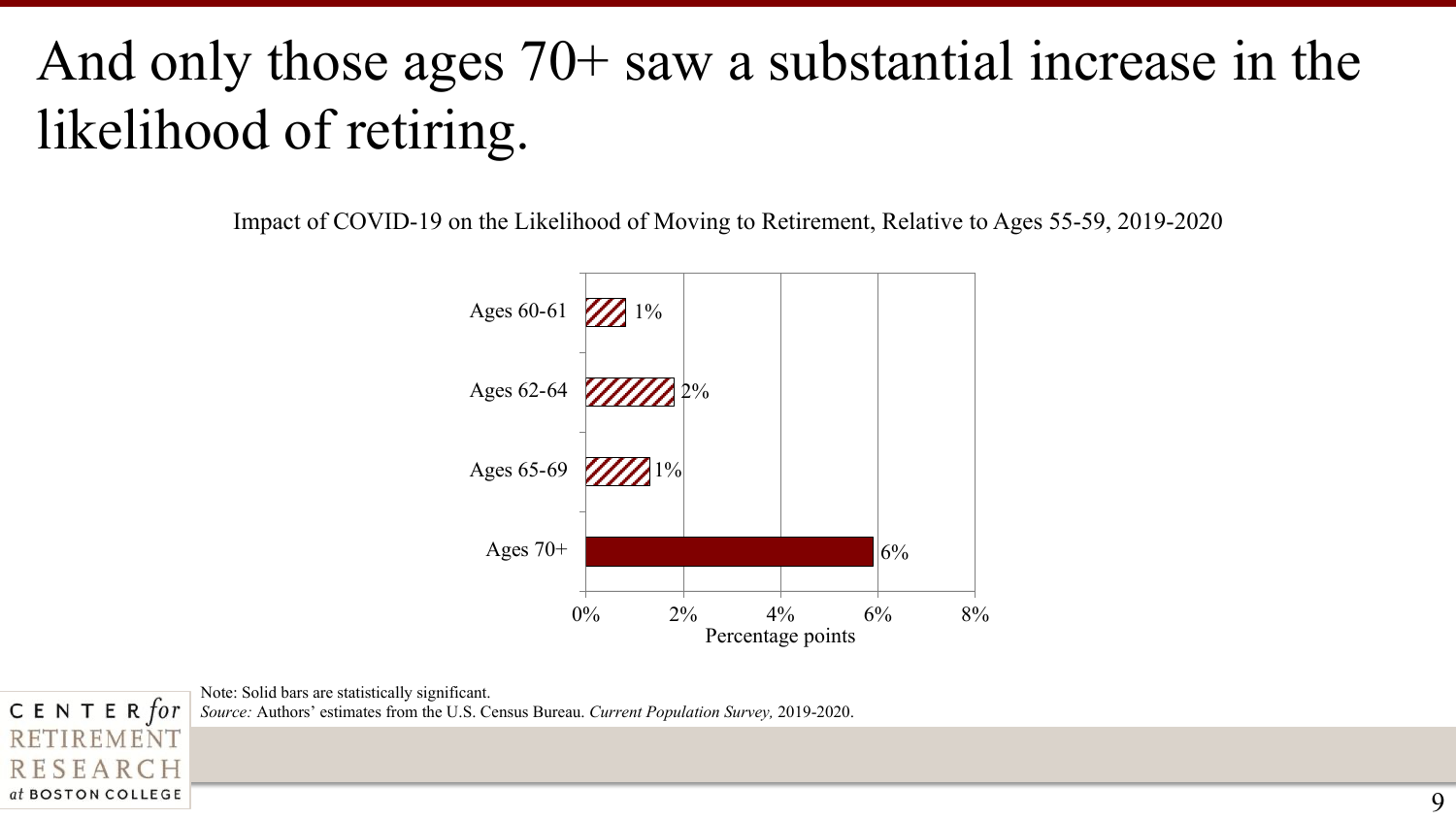#### Consistent with this story, claiming rates for Social Security retirement benefits have not increased.

Monthly OASI Benefit Applications, Relative to the Population Ages 55+, 2019-2020



CENTER for *Source:* Authors' calculations from the U.S. Social Security Administration. 2019-2021. Claims Data.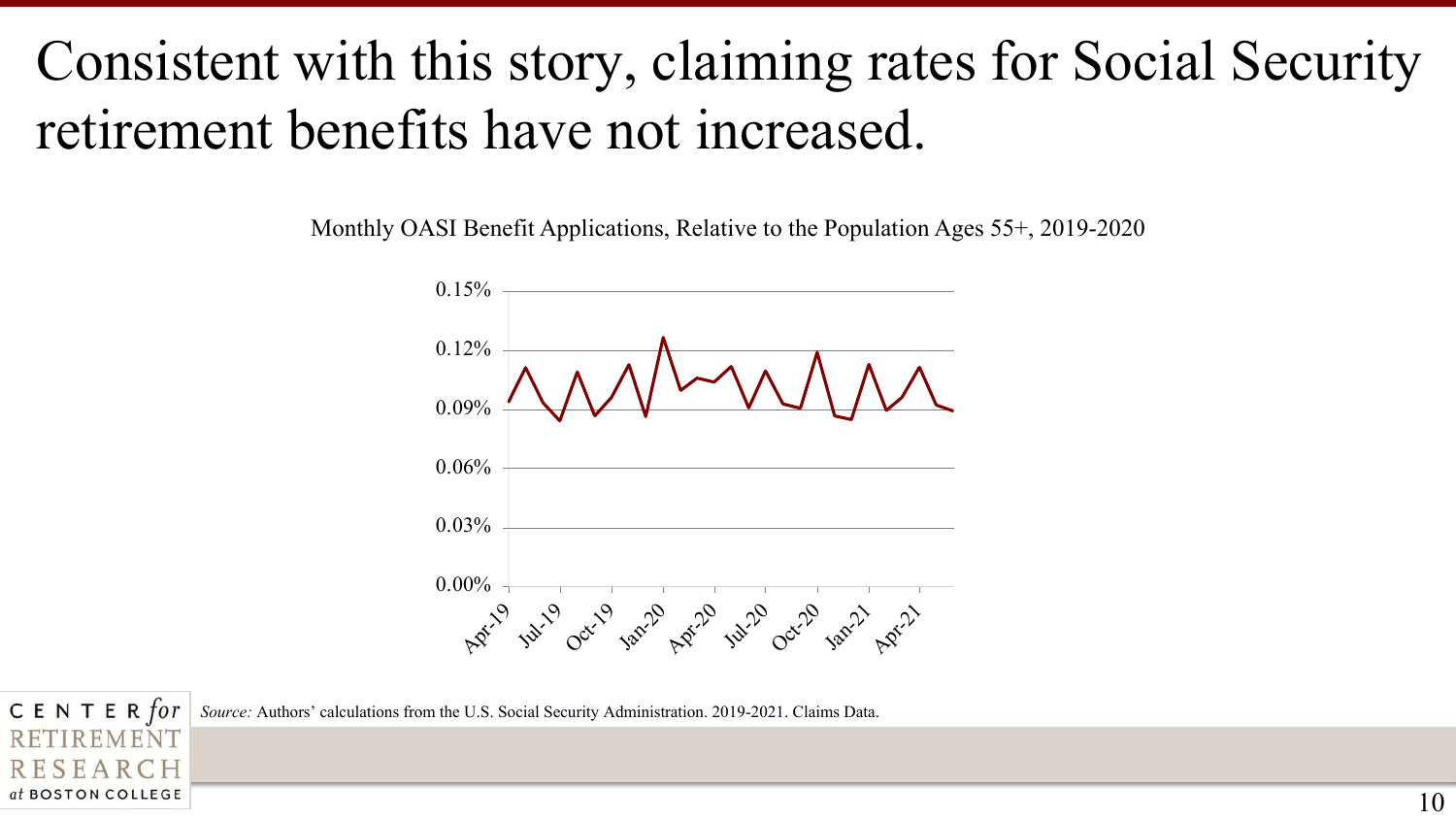#### And the share of workers expecting to claim retirement benefits in the next year was also flat.

Share of Older Individuals Expecting to Claim OASI Benefits Within a Year, 2019-2020



CENTER for *Source:* Authors' calculations from the U.S. Census Bureau. *Household Pulse Survey,* 2020-2021.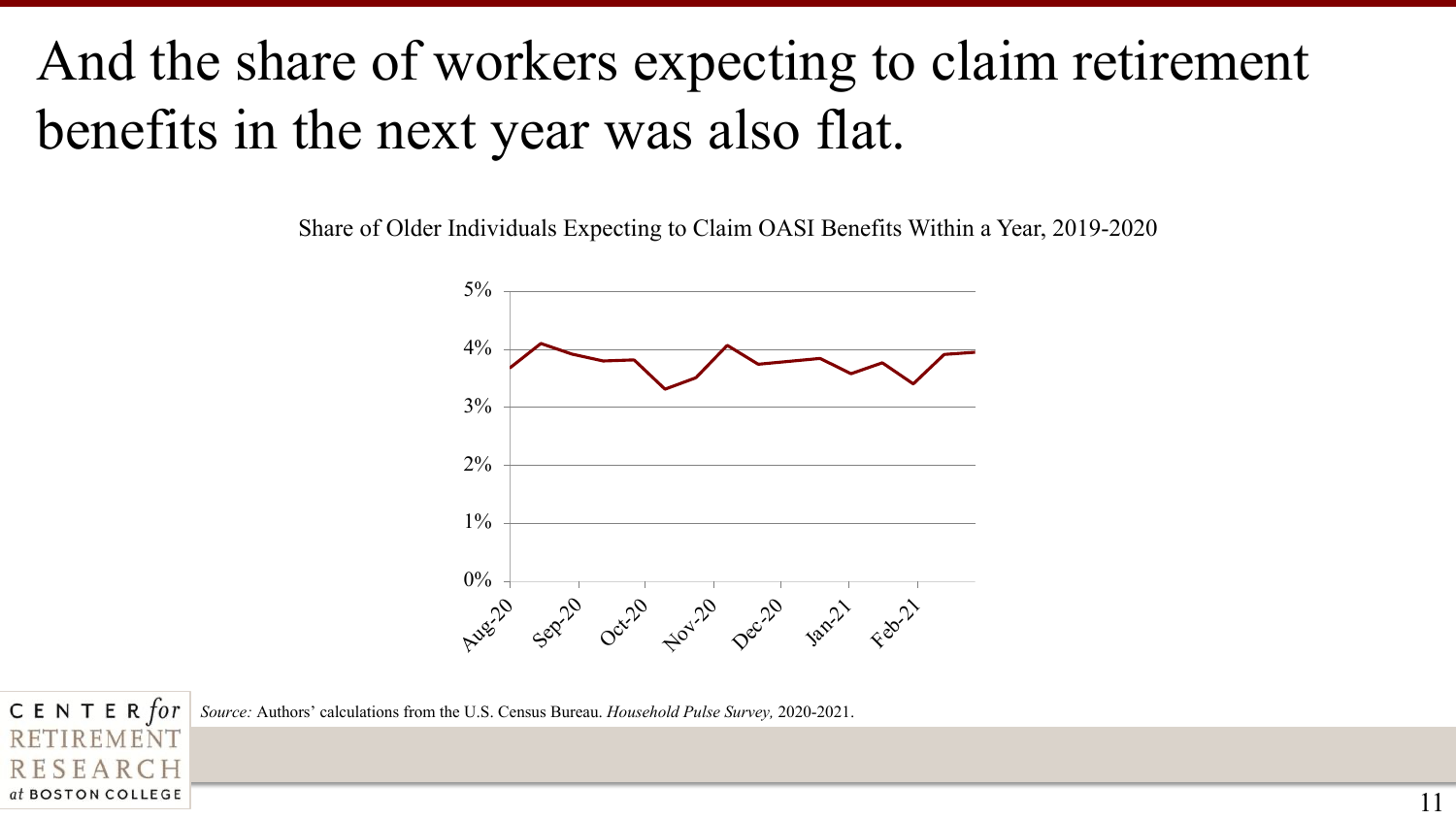These findings suggest that some older workers may try to re-enter the workforce after the pandemic has eased.

- Some may have always planned to continue working, and their outcomes depend on their ability to find a new job post-pandemic.
- Others may have planned to retire but delayed claiming Social Security because they had alternative sources of income in the short run.